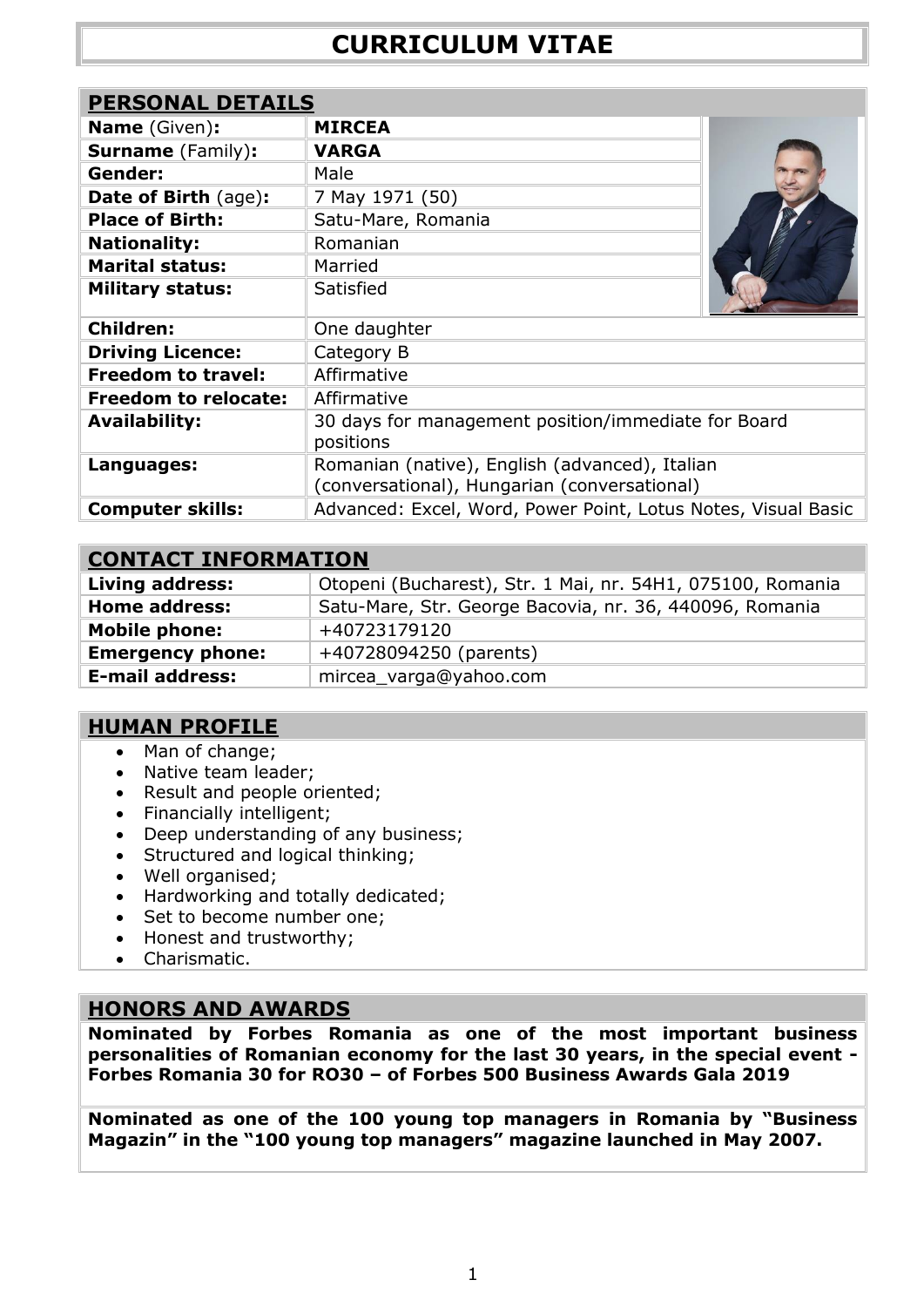# **[EDUCATION](http://www.hr-romania.ro/jobseeker/cv/updateCV.php?_step=1)**

*Sep 1985-Jun 1989*

**"Mihai Eminescu" High School - Satu-Mare, Mathematics-Physics,** Graduate with diploma - **High School-leaving Degree**

*Sep 1991-Jun 1996*

**West University – Timisoara, Faculty of Economics and Law,**

Diploma in Management in Economics, Constructions, Transportation and Telecommunications - Graduate with diploma - **Diploma in Economics**

#### *Graduated with the highest grade in my series of graduates (valedictorian – sef de promotie)*

*Sep 1996-Jun 1997*

**West University – Timisoara, Faculty of Economics and Law,**

Master in "Diagnostic analysis and business valuation" - Graduate with diploma - **Master Degree**

*Sep 1999-Sep 2001*

**Association of Chartered and Certified Accountants from Romania (CECCAR),** Chartered and Certified Accountant - Graduate with diploma - **Chartered and Certified Accountant Certificate**

# **[PROFESSIONAL](http://www.hr-romania.ro/jobseeker/cv/updateCV.php?_step=1) DEVELOPMENT**

*Sep 1995-Jun 1996*

West University – Timisoara, Faculty of Economics and Law

"Strategic Management Simulation" program – training in strategic management *Oct 1996*

PricewaterhouseCoopers Romania (former Coopers & Lybrand)

Business Assurance I (BA I) – business assurance training

*Sep 1997*

PricewaterhouseCoopers Romania (former Coopers & Lybrand)

Business Assurance II (BA II) – business assurance training

*Oct 2005*

Lendmark Education - Frankfurt

Leadership development

# **SUMMARY OF BUSINESS EXPERIENCE** (25 yr and 3 mos)

*Nov 2020 – Present (1 yr and 4 mos)* **Teilor**, Bucharest, Romania **Member of the Board**

*Jun 2020 – Dec 2020 (7 mos)*

**Smart Plantation**, Sibiu, Romania

**Chairman of the Board**

*Nov 2019 – Dec 2020 (1 yr and 2 mos)* **Allianz-Tiriac Pensii Private**, Bucharest, Romania

**Member of the Board**

*Oct 2014 – Dec 2020 (6 yr and 3 mos)* **GlobeGround**, Bucharest, Romania

# **Managing Shareholder**

*Oct 2014 – Dec 2020 (6 yr and 3 mos)*

**Bucharest International Cargo Centre (BICC)**, Bucharest, Romania **Managing Shareholder**

*Oct 2014 – Sep 2020 (6 yr)* **Meteor SA**, Bucharest, Romania **Managing Shareholder**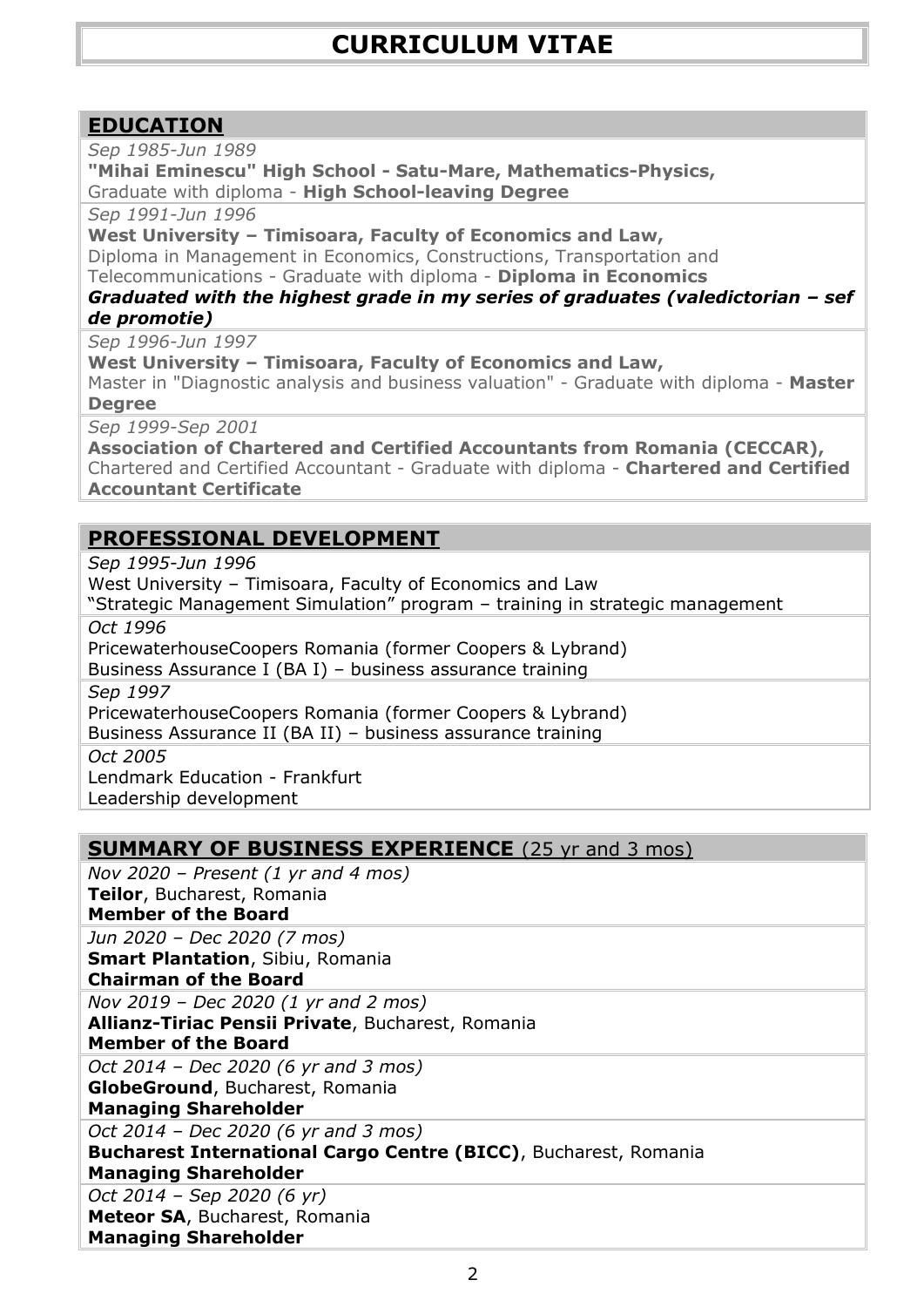| Oct 2014 - Sep 2020 (6 yr)                                                |
|---------------------------------------------------------------------------|
| <b>Universal SA, Bucharest, Romania</b>                                   |
| <b>Managing Shareholder</b>                                               |
| Sep 2014 - Dec 2020 (6 yr and 3 mos)                                      |
| Tiriac Group, Bucharest, Romania                                          |
| <b>Chief Financial Officer and Member of the Board</b>                    |
| Feb 2014 - Sep 2014 (8 mos)                                               |
| Energobit Group, Cluj Napoca, Romania                                     |
| <b>Chief Financial and Administrative Officer</b>                         |
| Nov 2008 – Jan 2014 (5 yr and 2 mos)                                      |
| Macon Group, Deva, Romania                                                |
| <b>Chief Financial Officer and Member of the Board</b>                    |
| Oct 2006 - Nov 2008 (2 yr and 1 mos)                                      |
| Electrolux Romania, Satu-Mare, Romania                                    |
| <b>Country Holding Officer &amp; Chief Financial Officer</b>              |
| Mar 2006 - Nov 2006, Mar 2005 - Sep 2005 (1 yr and 5 mos)                 |
| <b>Euroholding, Timisoara, Romania</b>                                    |
| <b>Chief Financial Officer</b>                                            |
| Sep 2005 - Mar 2006 (6 mos)                                               |
| European Drinks Group, Oradea, Romania                                    |
| <b>Executive Director</b>                                                 |
| Feb 1996 - Mar 2005 (9 yr and 2 mos)                                      |
| PricewaterhouseCoopers, Bucharest, Romania                                |
| Audit Methodology Manager for Romania, Resident Manager for Transylvania, |
| and Auditor                                                               |

# **CAREER DETAILS**

*Nov 2020 – Present (1 yr and 4 mos)*

**Member of the Board**, independent

**Teilor**, Bucharest, Romania

*Company's Profile:* leader of the luxury jewellery sector in Romania, +700 employees *Main responsibilities:*

- Fulfilment of the reserved matters for the Board of Directors as per the provisions of the Company's Law of Romania (L31/1990);
- Supervision of the business management and performance;
- Assistance and advising the shareholder in the development and implementation of the long term strategy, including business expansion in Europe;
- Assistance and advising top management of the company for organisational transformation to implement the agreed strategy;
- Assistance and management on bond issuance and listing on the Bucharest Stock Exchange;
- Assistance and advising on the Stock Option Plan for the group.

# *Jun 2020 – Dec 2020 (7 mos)*

**Chairman of the Board**, representing the interests of Tiriac Holdings

**Smart Plantation**, Sibiu, Romania

*Company's Profile: owner of the biggest* hybrid walnut plantation for luxury hard wood in Romania and one of the biggest in the CEE region

*Main responsibilities:*

- Investment opportunity analysis and transaction process supervision and closing;
- Supervision of the implementation of the post-closing transaction activities;

*Nov 2019 – Dec 2020 (1 yr and 2 mos)* **Member of the Board**, accredited by the Financial Supervisory Authority (ASF) of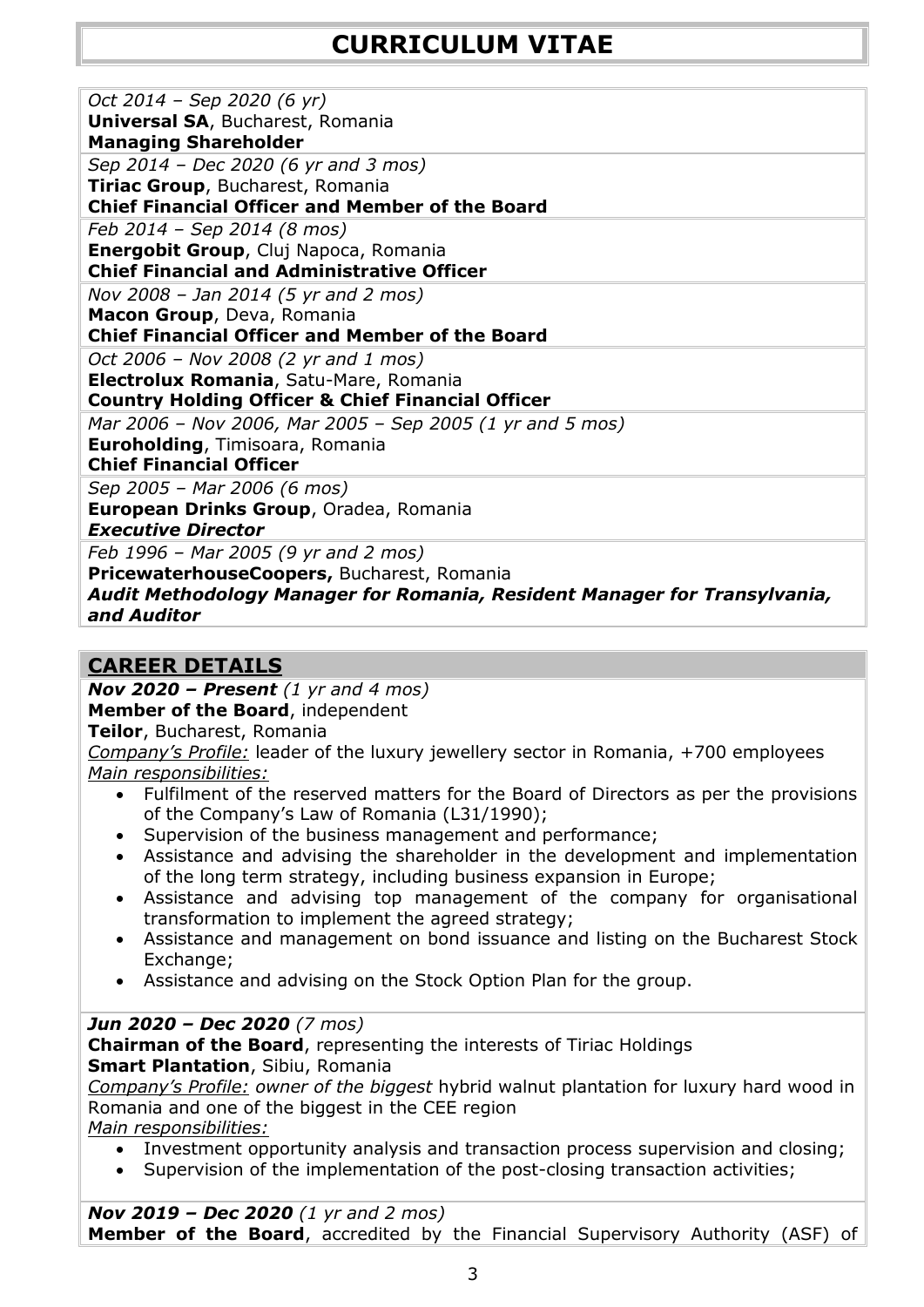# Romania, representing the interests of Tiriac Holdings

**Allianz-Tiriac Pensii Private**, Bucharest, Romania

*Company's Profile:* private pension management company part of Allianz Group *Main responsibilities:*

- Fulfillment of the reserved matters for the Board of Directors as per the provisions of the Company's Law of Romania (L31/1990);
- Fulfillment of the legal requirements for the Board of Directors as per the regulations of the Financial Supervisory Authority (ASF) of Romania;
- Supervision of the business management and performance;

# *Oct 2014 – Dec 2020 (6 yr and 3 mos)*

**Managing Shareholder**, representing the interests of Tiriac Holdings

# **GlobeGround**, Bucharest, Romania

*Company's Profile:* leader of the airport handling services in Romania, partner of Swissport International, +250 employees

*Main responsibilities:*

- Representing the shareholder in the General Meeting of Shareholders as per the provisions of the Company's Law of Romania (L31/1990);
- Supervision and advising the Board Member representing the interests of the shareholder in the Board of Directors of the Company;

# *Oct 2014 – Dec 2020 (6 yr and 3 mos)*

**Managing Shareholder**, representing the interests of Tiriac Holdings **Bucharest International Cargo Centre (BICC)**, Bucharest, Romania

*Company's Profile:* cargo operator on the Bucharest International Airport in Romania, landlord of the handling operation properties rented to Globe Ground

#### *Main responsibilities:*

- Representing the shareholder in the General Meeting of Shareholders as per the provisions of the Company's Law of Romania (L31/1990);
- Supervision and advising the Board Member representing the interests of the shareholder in the Board of Directors of the Company;

# *Oct 2014 – Sep 2020 (6 yr)*

**Managing Shareholder**, representing the interests of Tiriac Holdings

**Meteor SA**, Bucharest, Romania

*Company's Profile:* owner of one of the biggest portfolio of commercial spaces located in Bucharest, mainly rented to retail, banks, pharmacies and betting operators *Main responsibilities:*

- Representing the shareholder in the General Meeting of Shareholders as per the provisions of the Company's Law of Romania (L31/1990);
- Supervision and advising the Board Member representing the interests of the shareholder in the Board of Directors of the Company;

# *Oct 2014 – Sep 2020 (6 yr)*

**Managing Shareholder**, representing the interests of Tiriac Holdings **Universal SA**, Bucharest, Romania

*Company's Profile:* owner of one of the biggest portfolio of commercial spaces located in Bucharest, mainly rented to retail, banks, pharmacies and betting operators *Main responsibilities:*

- Representing the shareholder in the General Meeting of Shareholders as per the provisions of the Company's Law of Romania (L31/1990);
- Supervision and advising the Board Member representing the interests of the shareholder in the Board of Directors of the Company;

*Sep 2014 – Dec 2020 (6 yr and 3 mos)* **Chief Financial Officer and Member of the Board**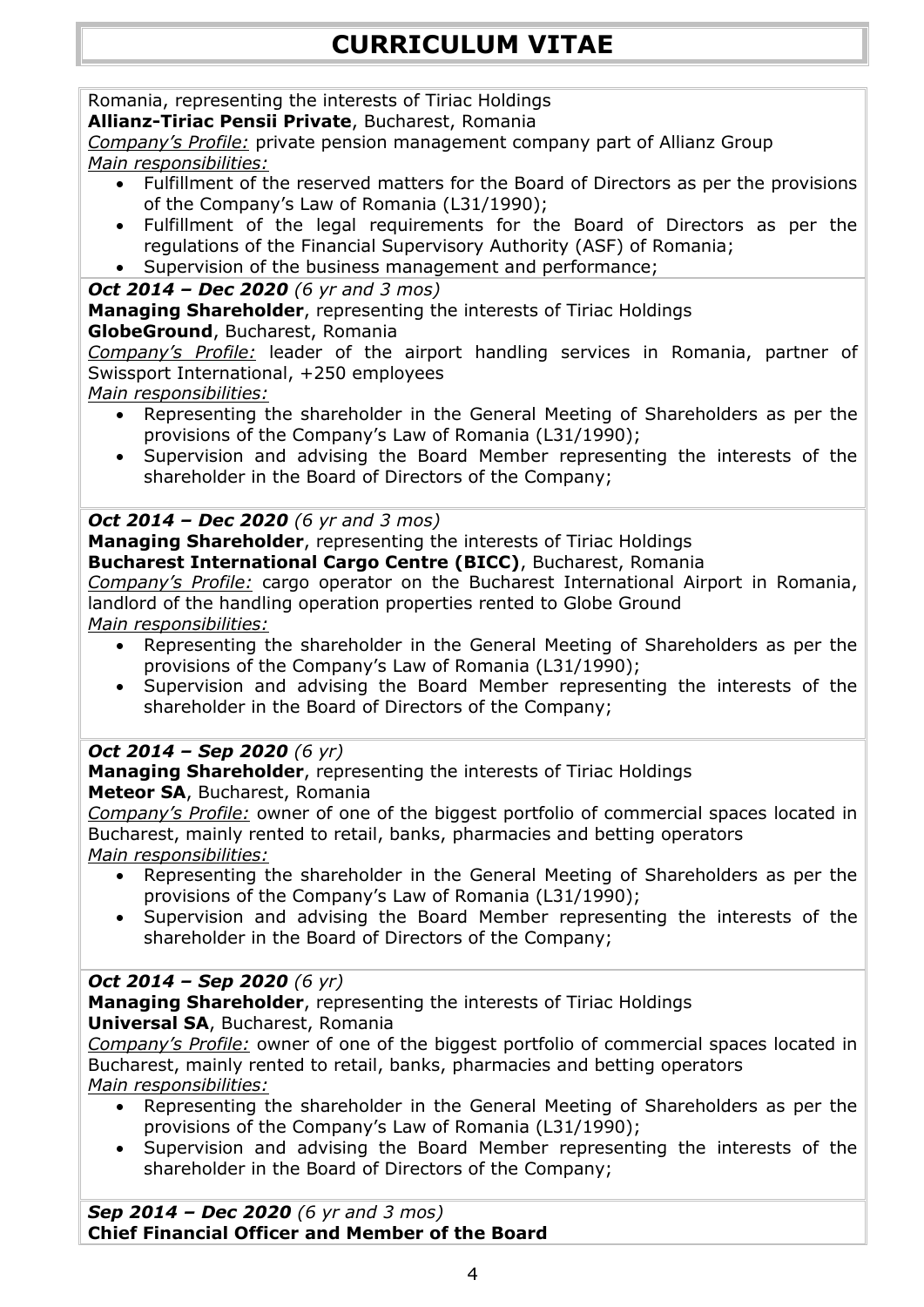# **Tiriac Group**, Bucharest, Romania

*Company's profile:* founded in 1993 by Mr. Ion Tiriac, an entrepreneurial group of +40 companies, operating in different fields of activities with the main focus in the automotive sector (import, distribution and car services), real estate development (residential and office), financial services (financial and operating lease) and energy sector (fuel distribution, green energy), +1500 employees *Reporting to:* Supervisory Board

*Direct reports:* +50 direct reports (1 Deputy CFO, +10 Finance Managers, 1 Tax Manager, 1 IT Manager, 1 Head of Treasury, 1 Head of Internal Audit, +35 finance, accounting, controlling, budgeting and treasury clerk;

# *Main responsibilities:*

- Oversight and management of the Finance functions of the Group: Accounting and Finance, Controlling and Budgeting, Tax, Treasury and IT;
- Annual budgets, operating plans, pay-back analyses as well as periodical reviews and updates of long term business plans;
- Accounting policies, taking into account long term business plan objectives and reporting requirements;
- Statutory accounts (Romanian GAAP) and consolidated accounts for the Group according to IFRS;
- Tax exposure, calculation and reporting with a view of optimizing overall taxation, within limits of local regulation;
- Management accounts (monthly, quarterly and annual) for individual companies and on aggregated/consolidated basis;
- Financial analyses and scenarios necessary to support business decisions focused on maximizing long-term cash flow;
- Finding new business opportunities, providing assistance in the acquisitions and take-overs of other businesses (M&A): due diligence, business plan assumptions and post-deal integration support;
- Management of Group treasury with focus on best solutions to invest available cash (structured products);
- Managing relations with external audit companies, fiscal and other governmental authorities;
- Relationships with financing banks and other providers of capital;
- Oversight and management of in-house and outsourced legal services, ensuring implementation and compliance with consistent policies regarding standard contract terms and other legal aspects of the business;
- Oversight and management of the IT function, including potentially new ERP system selection and implementation;

# *Feb 2014 – Sep 2014 (8 mos)*

# **Chief Financial and Administrative Officer**

**Energobit Group**, Cluj Napoca, Romania, held by Innova Capital (Private Equity Fund) *Company's profile:* group of companies, market leader in complete solutions for the electro-energetic sector, delivering turn key projects for wind and photovoltaic farms, engineering projects, lighting projects, energy efficiency projects and manufacturing and delivering electrical products, held by Innova Capital, a Polish investment fund, +800 employees

*Reporting to:* Florin Pop – Chief Executive Officer

*Direct reports:* 45 direct reports (1 Economic Director, 1 Deputy Financial Director, 1 Legal Manager, 1 Administrative and Logistics Manager, 1 Secretarial Manager, 1 IT Manager, 1 Head of Controlling and Budgeting, 1 Head of Treasury, 18 finance and accounting clerk, 2 controllers, 2 internal auditors, 1 treasury clerk, 4 IT clerk, 2 legal clerk and 8 other support staff;

*Main responsibilities:*

 Oversight and management of: Accounting and Finance, Controlling and Budgeting, Tax, Treasury, IT and Group Administration;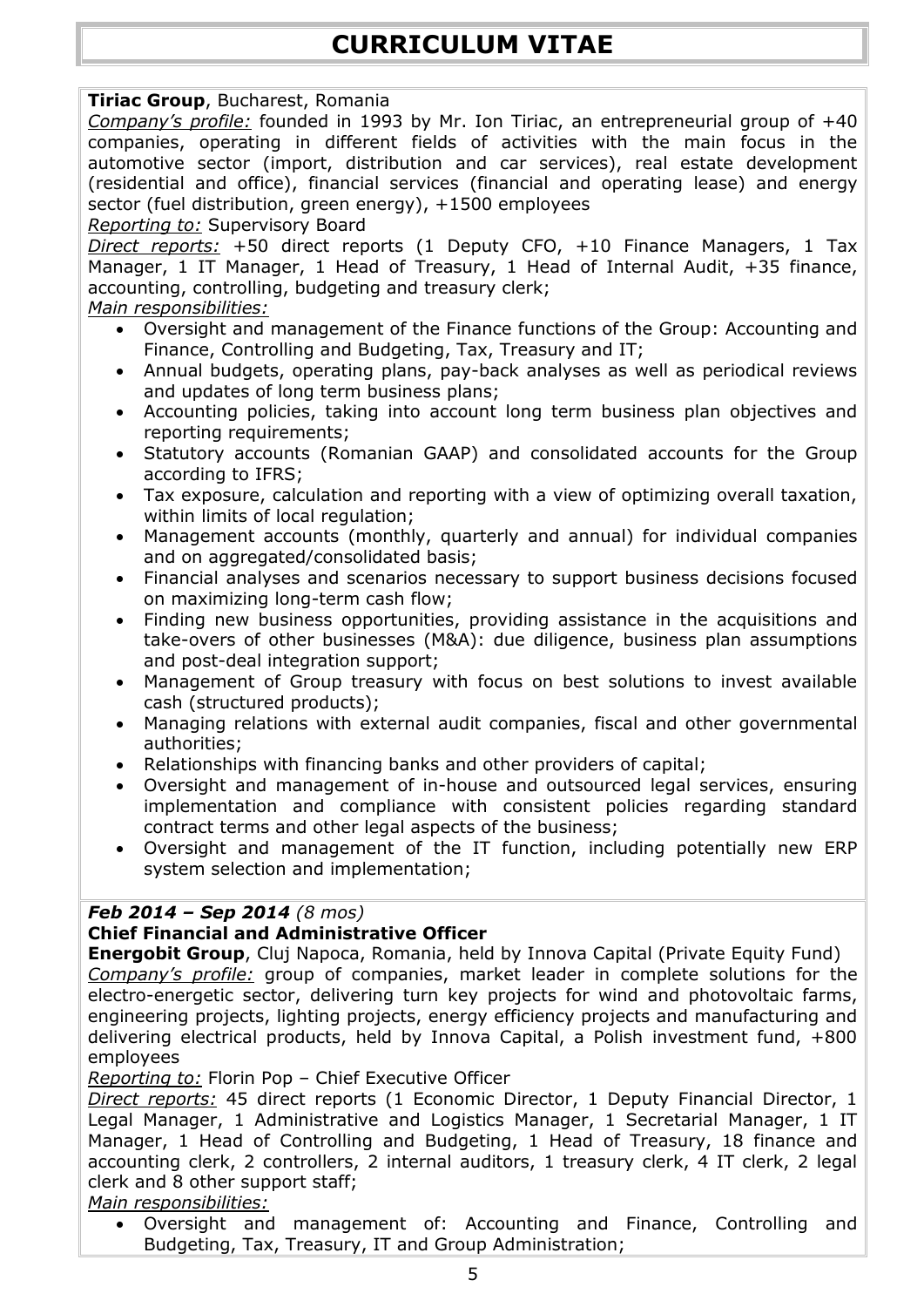- Review and potential adjustments of existing accounting policies, taking into account long term business plan objectives and reporting requirements;
- Preparation of statutory accounts (both stand alone and consolidated) according to Romanian GAAP as well as consolidated accounts for the Group according to IFRS;
- Managing tax exposure, calculation and reporting with a view of optimizing overall taxation, within limits of local regulation;
- Development and preparation of annual budgets, operating plans, pay-back analyses as well as periodical reviews and updates of long term business plans;
- Preparation of management accounts (monthly, quarterly and annual) for individual group companies and on consolidated basis, including analyses of variances vs. budgets and summary reports to the Board of Directors according to requested format (Board Pack);
- Product/project profitability analyses, project financial budgeting and profitability (including on-going monitoring during project lifetime);
- Preparation of financial analyses and scenarios necessary to support business decisions focused on maximizing long-term cash flow;
- Managing relations with external audit companies, fiscal and other governmental authorities;
- Implementing appropriate cash management policies with a view to improving in particular Free Cash Flow;
- Controlling receivables and other cash collections or disbursements and other elements of on-going working capital requirements;
- Managing Company's relationships with financing banks and other providers of capital, including compliance with relevant provisions of existing SFA (Senior Facilities Agreement), reporting financial covenants and other contractual undertakings;
- Oversight of daily administration activities, including administrative support for other departments, administration of Company's real estate [and other nonproduction assets];
- Oversight and management of in-house and outsourced legal services, ensuring implementation and compliance with consistent policies regarding standard contract terms and other legal aspects of the business;
- Ensuring appropriate Company secretarial services, including preparation of board meetings and resolutions and compliance with other Company's by-laws;
- Oversight and management of the IT function, including potentially new ERP system selection and implementation;
- Providing assistance in the acquisitions and take-overs of other businesses (M&A): due diligence, business plan assumptions and post-deal integration support;
- Preparation and execution of an exit process for current shareholders (either via IPO or trade sale).

# *Reasons for leaving the company:*

Lack of professional satisfaction; misleading information about the current situation and problems of the company; unprofessional working environment; very low probability for performance and exit bonus compensations as agreed.

#### *Nov 2008 – Jan 2014 (5 yr and 2 mos)*

# **Chief Financial Officer and Member of the Board**

**Macon Group**, Deva, Romania, held by Enterprise Investors (Private Equity Fund)

*Company's profile:* group of 4 companies, top tire manufacturer of construction materials, Romanian leader in construction materials, held by Enterprise Investors, a multinational Polish investment fund, +800 employees.

*Reporting to:* Marius Marin – Chief Executive Officer and Member of the Board *Direct reports:* 28 direct reports (2 Chief Accountants, 2 Chief of departments, 1 IT Manager, 1 Controlling Manager, 1 Treasury Responsible, 14 finance and accounting clerk, 3 finance controllers, 4 IT clerk);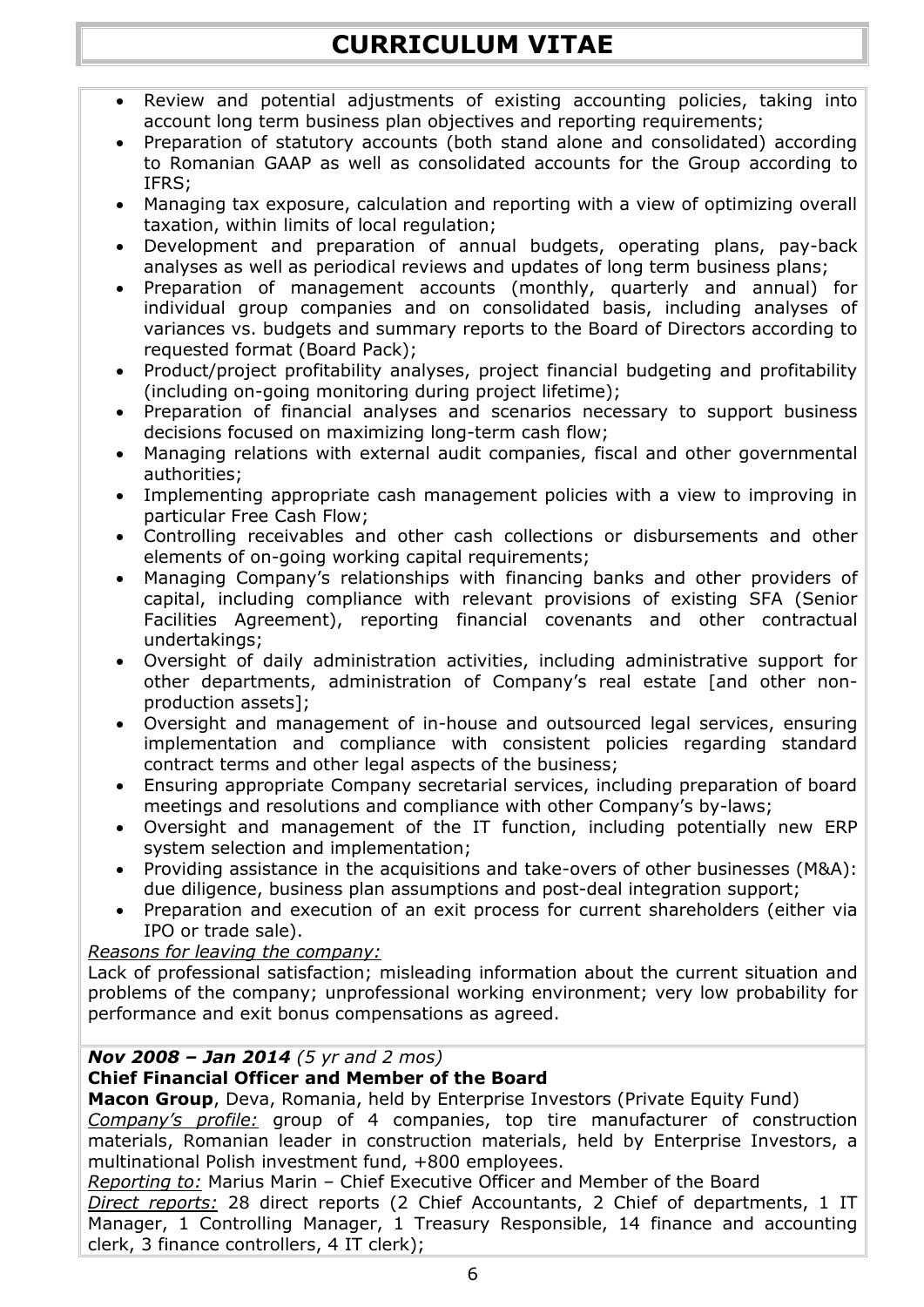# *Main responsibilities:*

- Ensures that the finance and accounting function is satisfactorily performed and identifies financial, tax and legal compliance risks;
- Coordinates and supervises the budgeting activities and follows the budget adherence;
- Coordinates and supervises the preparation and submission of the statutory and IFRS financial statements (stand alone and consolidated) and group reporting;
- Coordinates the development and improvement of the Management Information System and Management Reporting System;
- Organizes and supervises the controlling activities, as well as the IT function;
- Tax filing, tax projects and legal structure;
- Management of cash pools;
- Project work and other activities;
- Assists in projects such as acquisitions and divestments or other structural activities, if and when the need arises or at the specific request;
- Oversees external and internal audits;
- Implementation/maintenance of Company Internal Control procedures;
- Interacts with banks and legal advisors in Romania.

# *Main achievements:*

- Restructuring of a long term loan in order to fit with the current business of the Group and with the new market conditions;
- Development and implementation of a complete budgeting model, which automatically prepares the monthly detailed P&L, Balance Sheet and Cash-Flow statement, stand-alone and consolidated;
- Development and implementation of a forecasting model, which allows to easily prepare business plans for medium to long term periods, stand-alone and consolidated;
- Development and implementation of a modern Cash-Flow Management model, which allows daily cash-flow statements for actual cash-transactions and a rolling 4 weeks estimated cash-flow statement with budget comparison;
- Development and implementation of a full Management Reporting System, which is used for the monthly business reviews and analysis;
- Development and implementation of a cost reduction plan, which monitors the achievement of the annual cost reduction objectives;
- Development and implementation of a stock management model, which monitors the stock levels in connection with production and sales;
- Development and implementation of a financial statements reporting system, for statutory and IFRS, for both stand-alone and consolidated;
- Preparation of the demerger project for the spin-off of the lime business of the Group;
- Preparation of the merger project for the absorption of three subsidiaries of the Group by the mother-company;
- Development and implementation of a new modern structure for the Finance Function as part of the reorganisation of the legal structure and operations of the Group.

*Own initiatives:*

 All the achievements above have been obtained through own initiatives *Reasons for leaving the company:*

Only for more challenging jobs with more attractive perspectives and better location.

# *Oct 2006 – Nov 2008 (2 ys and 1 mos)*

# **Country Holding Officer & Chief Financial Officer**

**Electrolux Romania**, Satu-Mare, Romania

*Company's profile:* manufacturer of gas cooking machines, part of a multinational organization, Worldwide leader in household products, 1.800 employees. *Reporting to:* Janos Takacs – CEE Holding Officer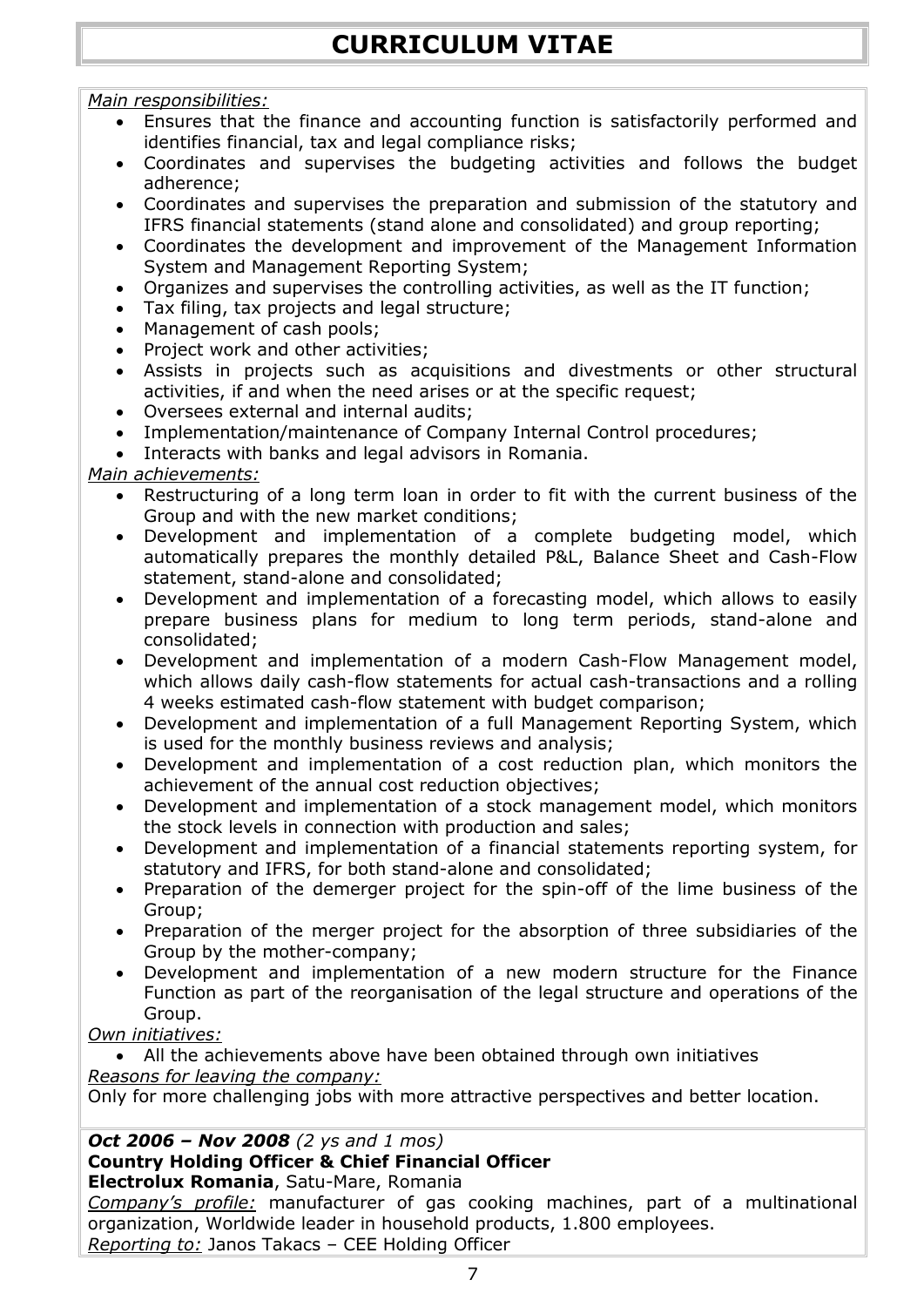Filippo Bortolini – Financial Shared Service Center Manager for Europe *Direct reports:* 24 direct reports (1 HR manager, 1 lawyer,1 finance department responsible, 1 accounting department responsible, 1 payroll department responsible, 1 IT department responsible, 2 finance controllers, 1 treasury responsible, 13 finance and accounting clerk, 2 IT clerk)

#### *Main responsibilities:*

- Responsible for the entire legal entity in Romania and reports to a Regional CFO based abroad;
- Responsible for the Shareholding function:
- Ensures that the finance and administration functions are satisfactorily performed and to identify financial, tax and legal compliance risks;
- Statutory consolidated financial reporting and group reporting;
- Tax filing, tax projects and legal structure;
- Management of cash pools;
- Compliance and company's holding secretariat;
- HR policy coordination;
- Project work and other activities;
- Assists in projects such as acquisitions and divestments or other structural activities, if and when the need arises or at the specific request;
- Responsible for overseeing the accounting processes;
- Oversees external and internal audits;
- Implementation/maintenance of Sarbanes-Oxley and Company Internal Control procedures;
- Interactions with banks and legal advisors in Romania.

#### *Main achievements:*

- Successful change of Company's acts in order to fully comply with the new requirements of Companies Law nr.31/1990;
- Project leader on a real estate project in order to clarify legal and environmental issues and to sell them with no risks;
- Development and implementation of a comprehensive Delegation of Authority document;
- Development of relevant Excel applications for Group reporting purposes;
- Development of a complex Excel application for VAT reporting for Electrolux Belgium VAT representative in Romania;
- Significant support for the change of the current Inventory/Production System in order to properly address specific transactions;
- Set-up of complex VAT transactions in order to properly address VAT and accounting rules;
- Set-up of a VAT representative in Slovakia in order to save VAT for transactions with no simplifying rules allowed;
- Development of a new management reporting;
- Development of a new cost accounting model and budgeting system;
- Development of new accounting procedures;
- Significant improvement of the correctness and transparency of the group reporting;
- Identified huge hidden losses of the company and presented to the Board of Directors;
- Identified and corrected huge accounting errors with significant fiscal implications;
- Increased quality of the communication within the management team;
- Significant improvement of the financial and accounting discipline;
- Development of an internal invoicing application in accordance with the new VAT requirements as per EU Accession;
- Outstanding control on the application of the new VAT rules according to the EU VAT Directive VI;
- Significant improvement of the group and statutory reporting;
- Development of people and better delegation of work.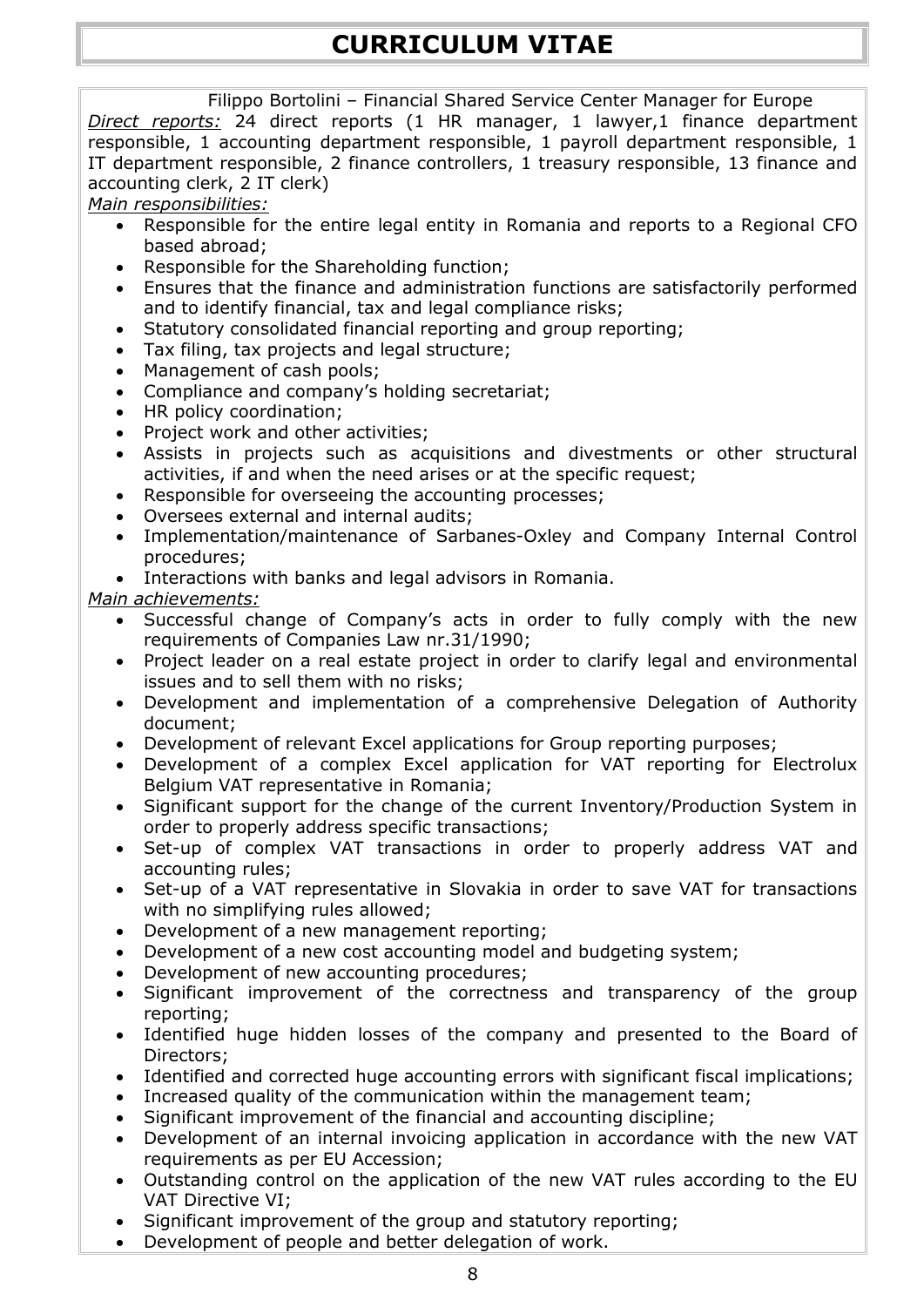# *Own initiatives:*

 All the achievements above have been obtained through own initiatves *Reasons for leaving the company:*

Lack of professional satisfaction; no carrier perspectives; unclear management rules and principles.

#### *Mar 2006 – Nov 2006 & Mar 2005 – Sep 2005 (1 yr and 5 mos)* **Chief Financial Officer**

**Euroholding**, Timisoara, Romania

*Company's profile:* group of 8 Romanian companies, acting in the field of industrial and civilian constructions and industrial textile, part of an Italian group, Industrie Maurizzio Peruzzo (IMP), 1.000 employees.

*Reporting to:* Danilo Vettore – Managing Director

*Direct reports:* 14 direct reports (8 Economic Directors, 2 Finance Controllers, 1 IT Manager, 1 Procurement Manager, 1 HR Manager, 1 PR&Marketing Manager) *Main responsibilities:*

- Management of the finance and accounting function for the Group;
- Management of the treasury function for the Group;
- Management of the finance raising for the Group;
- Tax management and statutory tax fillings;
- Development and preparation of a management reporting framework for the Group (including budgeting);
- Budgets and management reporting preparation;
- Preparation of the financial statements, both stand-alone and consolidated, in accordance with Romanian Accounting Rules and Group Accounting Principles (Luxembourg);
- Management of the external audit.

*Main achievements:*

- Increased discipline and efficiency of the finance and accounting function of the Group;
- Efficient communication within the finance and accounting function as well as between the main functions of the Group;
- Improved cash management for the Group;
- Development of a group reporting package for consolidation purposes, prepared in accordance with the Accounting Law of Luxembourg;
- Development of an efficient management meeting system for the finance and accounting function;
- Development of a full cost sharing application and system for the Group;
- Best finance raising for the Group needs;
- Significant reduction of the financing costs of the Group, which amount to about 330.000 EUR on a medium term basis;
- Increased motivation and dedication of the employees in the finance and accounting function;
- Increased team spirit in the Group;
- Improved image of the Group on the market;
- Increased control in the use of the Group's resources;
- Seen as the most important professional in the Group, involved in all decision making – I was called "Orchestra man";
- Increased transparency and clarity of the business;
- Clean audit opinion.

*Own initiatives:*

- Development of a group reporting package with impact on the quality of the management reporting and on the efficiency in the preparation of the accounts for consolidation purposes;
- Development of a full cost sharing application and system for the mother company of the Group in Romania in order to properly follow-up and share the corporate costs of the Group to all its subsidiaries;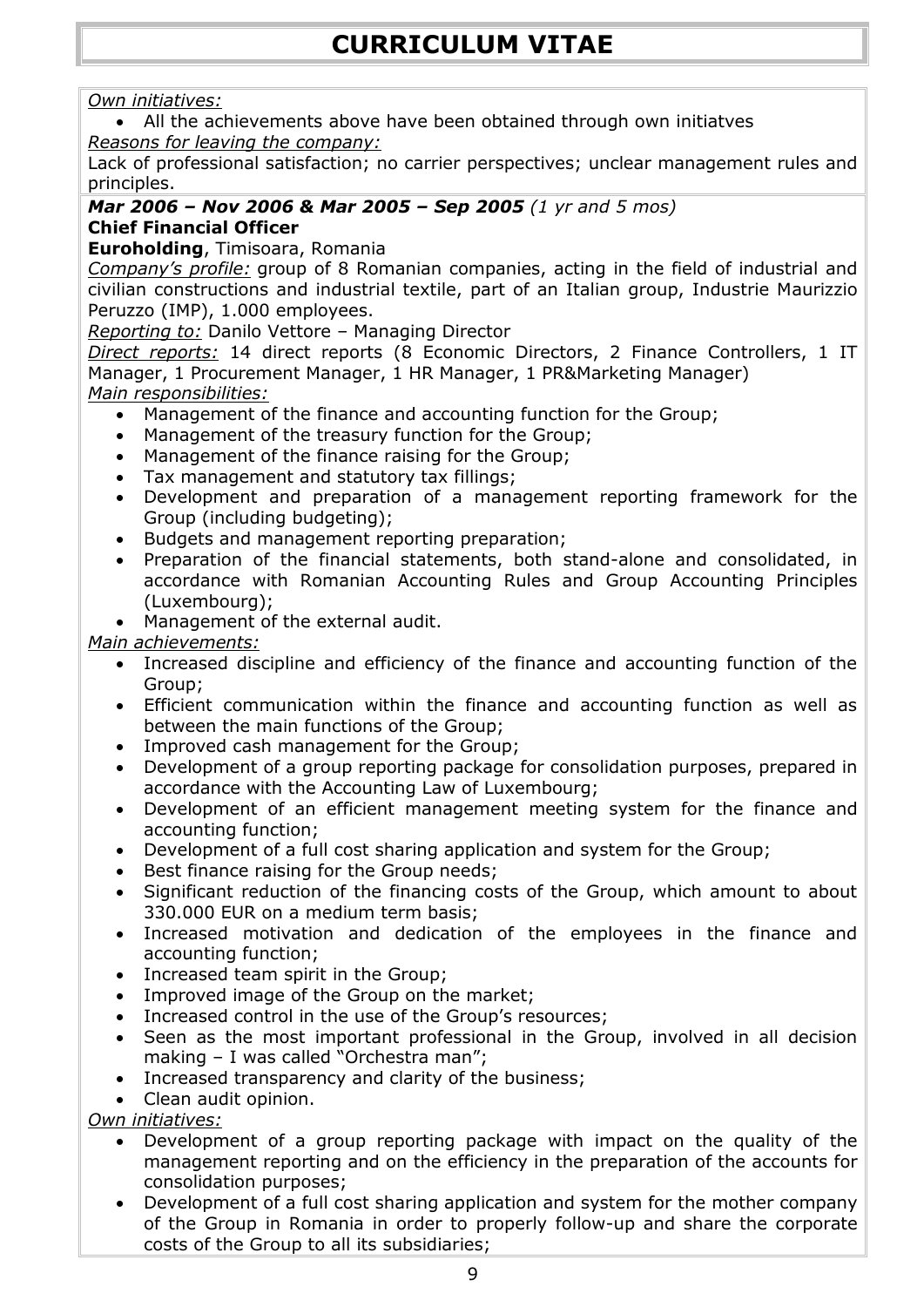Development of an efficient management meeting system for the finance and accounting function with impact on the efficiency in solving financial problems, improved communication, better control on the finance function, increased financial discipline.

*Way of leaving the company:* hunted by a relevant professional head-hunting firm *Reasons for leaving the company:*

For the first time I was challenged by the perspectives offered by the Executive Director position within European Drinks Group in the restructuring and substantial change of the organisational culture.

For the second time I was challenged by the career perspectives offered by a Worldwide organisation, leader in the household goods industry in the World.

## *Sep 2005 – Mar 2006 (6 mos)*

#### **Executive Director**

#### **European Drinks Group**, Oradea, Romania

*Company's profile:* top-tier Romanian group of companies, manufacturing beverages, food products and alcohol, leader in the FMCG industry, 9.000 employees

*Reporting to:* Viorel Micula and Ioan Micula – Owners and Managing Directors

*Direct reports:* 12 direct reports (1 Executive Director Deputy, 1 Operational Manager, 3 Plant Managers, 1 Technical Director, 1 Quality Manager, 1 Sales Director, 1 Marketing Director, 1 Financial Manager, 1 Investment Manager, 1 Procurement Manager) *Main responsibilities:*

- Planning, developing and settling the objectives for subordinated managers in accordance with the Board of Directors directives;
- Coordinating, fundament and monitoring the budgeting and forecasting process;
- Increasing the operational and financial performances of the group of companies;
- Management of finance raising for the Group;
- Changing the organizational culture of the Group;
- Changing the image and reputes of the Group in all business environments.

#### *Main achievements:*

- Substantially improvement of the communication at the top management level;
- Perceived as the most professional manager within the group, both internally and externally;
- Seen as the most important contact in the relation with the consultants, major banks and suppliers.
- *Own initiatives:* not applicable, very short period of stay

*Way of leaving the company:* unilateral own decision and acceptance of the offer to return to Euroholding.

#### *Reasons for leaving the company:*

It was the most unprofessional environment from my entire career. There was no support from the owners to change the organization's culture and to apply the general accepted principles of management. My contract terms with the company have been severely violated.

*Sep 2004 – Mar 2005 (6 mos)*

# **Audit Methodology Manager for Romania**

# **PricewaterhouseCoopers,** Bucharest, Romania

*Company's profile:* the largest and the best auditing and consulting firm in the World, one of the companies in the well-known "Big Four" group, 350 employees in Romania. *Reporting to:* David Fuller - Romanian Audit Methodology Partner

CEE audit methodology Manager

*Direct reports:* 18 direct reports (4 implementation coaches, 14 audit managers) *Main responsibilities:*

- Implementation of the PwC's Global Audit Methodology in Romania;
- Development and monitoring of an implementation plan for Romania;
- Coaching and training employees in the implementation of the Global audit methodology;
- Quality control on the implementation of the audit methodology;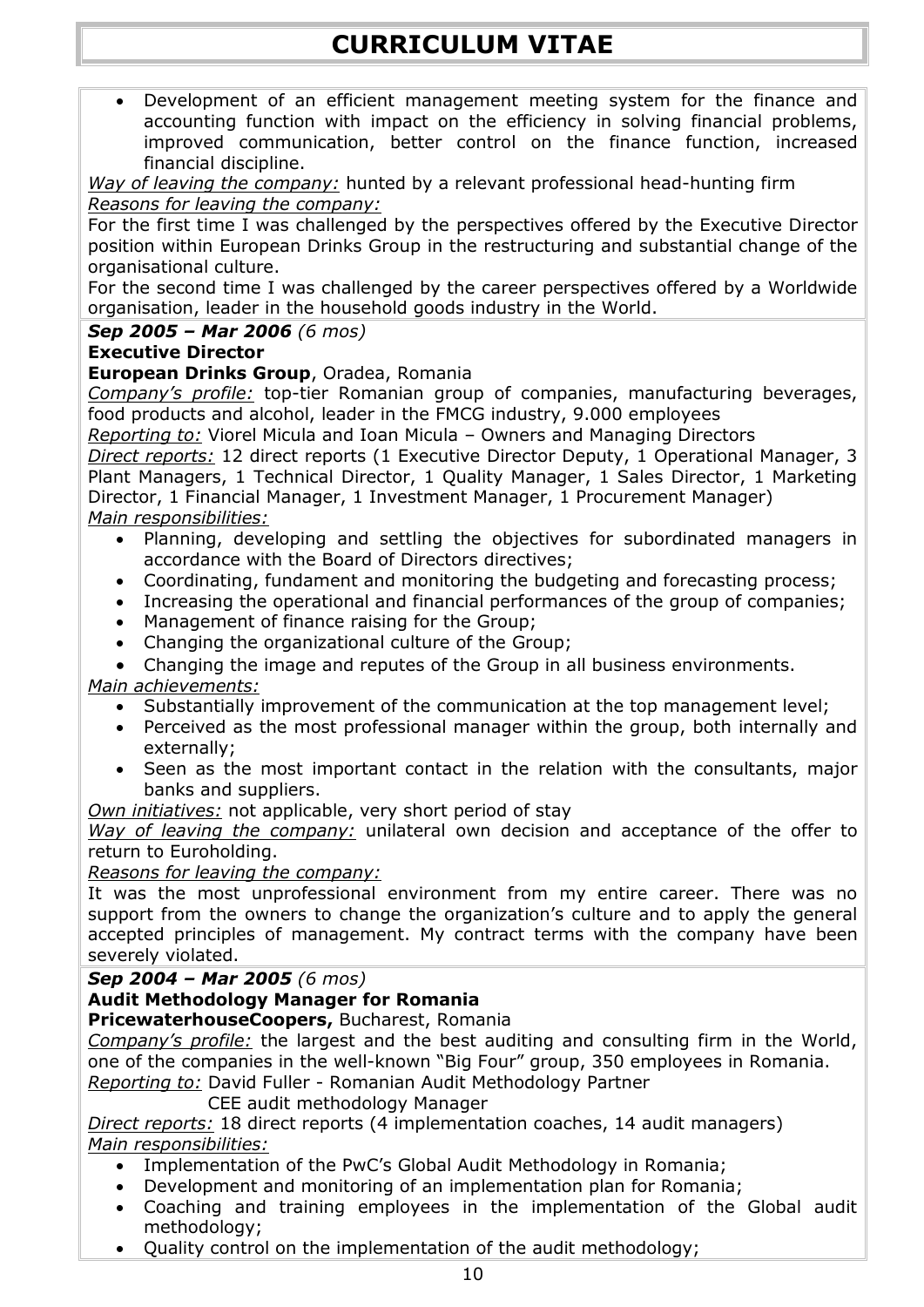Reporting issues and progress of implementation of the audit methodology to the CEE implementation team.

#### *Main achievements:*

- Outstanding knowledge of the PwC's Global Audit Methodology;
- Key implementation team member for the CEE implementation team;
- Outstanding results of the initial implementation of the audit methodology for Romania – the Romanian score on the initial quality control was well above the average score for the region;
- Development of the global limited review electronic file for the implementation of the PwC Audit Methodology;
- Development of computer tools used in the application of the audit procedures according to the PwC Audit Methodology, which have been adopted in the region.

#### *Own initiatives:*

- Development of the global limited review electronic file for the implementation of the PwC Audit Methodology, which was adopted by all PwC's offices in the World;
- Development of Excel spreadsheet applications for the audit testing used as an internal tool, adopted in the region.

#### *Overall achievements for the nine years period with PricewaterhouseCoopers:*

- Huge experience gained in the Romanian business environment, from services to industry, from local to multinational companies and organizational cultures, from local to international standards and mentalities, having a complex and qualitative portfolio of clients, such us: Astral Telecom, Terapia, Tiriac Holding, Electrolux, Kober, European Drinks, Coca-Cola, Pepsi-Cola, Azomures, Vilmar, Rondocarton, BBG Alum, Silcotub, Lek Pharmatech, Caroli, Ara Shoes, Lloyd Shoes, SAB Miller, Bere Ciuc, Seroussi Group, etc;
- Development of a strong logical thinking and huge reaction speed and flexibility;
- Strong communication, negotiation and marketing skills;
- Strong technical skills and a wide range of knowledge from local to international standards and principles;
- Strong computer skills and an increased work efficiency;
- Strong analytical review skills and training skills;
- One of the biggest experience in Romania in the consolidation of the group of companies;
- Strong administrative skills.

#### *Way of leaving the company:* hunted by a relevant professional head-hunting firm *Reasons for leaving the company:*

New career opportunities and challenges coming from the industry, as well as many attractive job offers. After nine years of excellent and tremendous experience as auditor, I considered that I could better use all the business skills and knowledge gained, in the industry.

# *Jan 2003 – Sep 2004 (1 yr and 8 mos)*

# **Resident Manager for Transylvania**

**PricewaterhouseCoopers,** Cluj-Napoca, Romania

*Company's profile:* regional office, 18 employees (see description of PwC above)

*Reporting to:* Vasile Iuga – Territorial Senior Partner for Romania

David Trow - Regional Audit Partner

Other Audit Partners assigned for my portfolio of clients

*Direct reports:* 23 direct reports (1 administrative manager, 5 assistant managers, 7 senior auditors, 2 senior consultants, 8 junior auditors)

#### *Main responsibilities:*

- Administration and development of the regional office in Transylvania;
- Annual recruitment of the new employees;
- Planning and budgeting the activity for the regional office as well as for the portfolio of clients;
- Marketing and promotion of all PwC's line of business in Transylvania;
- Promotion of the PwC image in Transylvania;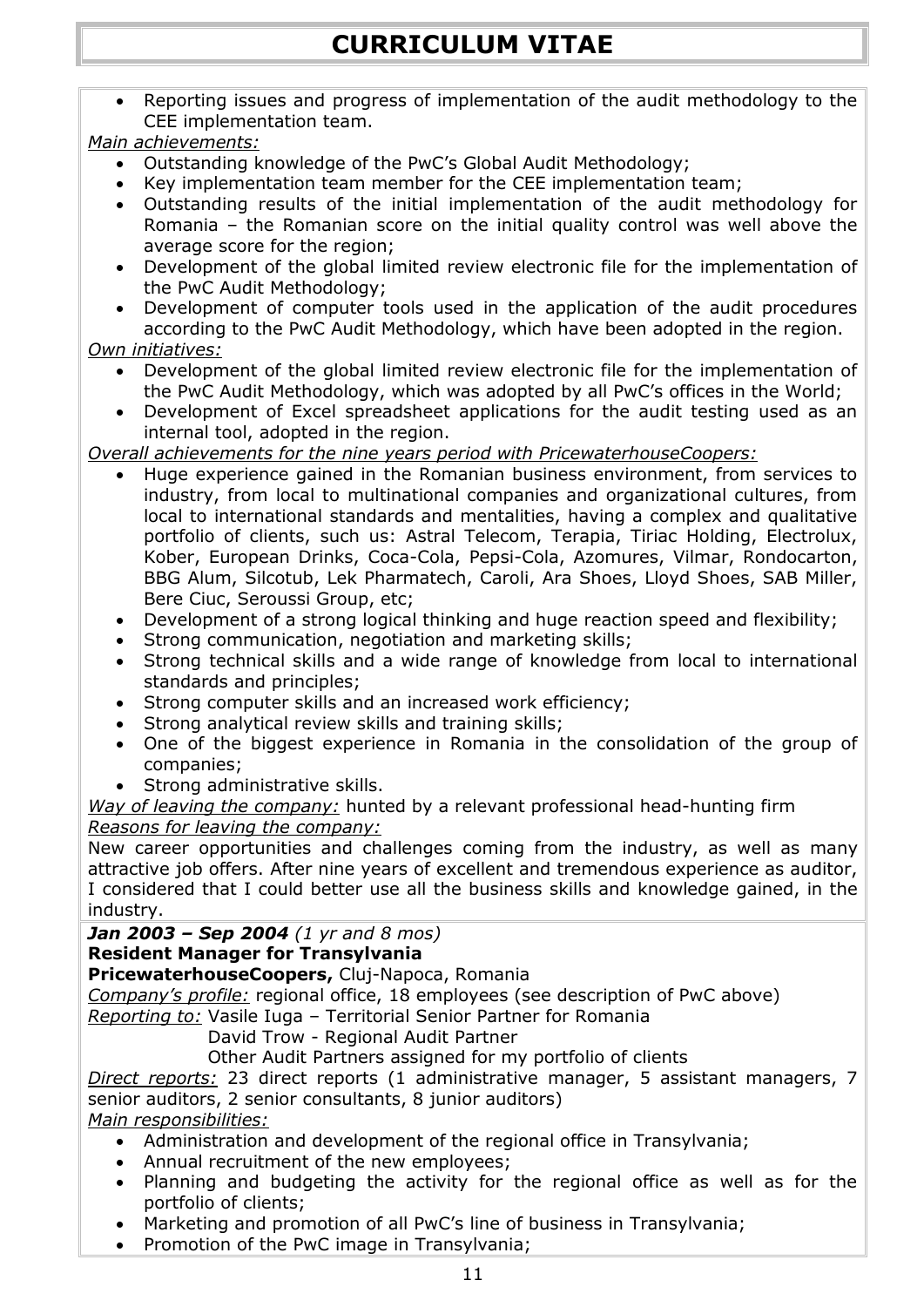Main contact for PwC in Transylvania.

# *Main achievements:*

- Development of the regional office in Transylvania;
- Development of a profitable portfolio of clients in Transylvania;
- Improved perception on PwC's professional services in the region;
- Outstanding financial results for the regional office, well above the budget;
- Development of a very good local professional team people from Cluj office have been perceived as very good professionals;
- Transylvania became one of the main development targets for PwC Romania.

# *Own initiatives:*

- Promoting and selling all PwC's line of services in the region with a big impact on selling more services to existing and potential clients;
- Organising professional seminars in the region on hot topics with a big impact on the professional image of PwC in the region.

# *Reasons for leaving the company:*

I left our regional office due to the new challenges offered by our Head Office in Bucharest, both by the Audit Methodology Manager position and by the personal development for the Regional Audit Partner position.

# *Aug 1998 – Jan 2003 (4 yr and 6 mos)*

# **Senior Auditor**

**PricewaterhouseCoopers,** Cluj-Napoca, Romania

*Company's profile:* regional office, 14 employees (see description of PwC above)

*Reporting to:* Emmanuel Konig – Regional Audit Manager

Other Audit Partners and Directors/Managers

*Direct reports:* 18 direct reports (6 senior auditors and 12 junior auditors) *Main responsibilities:*

- Development of the audit profession in Transylvania;
- Administrating the office in Transylvania;
- Planning and budgeting the audit assignments;
- Leading the audit teams for the assigned audits;
- Auditing the assigned areas and proper documenting the work performed;
- Supervision, coaching and checking the work performed by all subordinated team members;
- Reporting audit results to the audit manager and client.

# *Main achievements:*

- Successfully management of the regional office although I had no management experience;
- Development of marketing skills and bringing new assignments for PwC;
- Development of training skills and providing training both internally and for clients, becoming one of the most important trainer for PwC;
- Development of Excel spreadsheet applications for the restatement of financial statements and for analytical review, used as an internal tool within PwC;
- Gathering strong technical skills and becoming one of the best technical person within PwC;
- Gathering one of the biggest experience in the consolidation of the financial statements within PwC Romania;
- Gathering a very big experience in the Romanian business environment, from manufacturing to services and from Romanian Rules to International Standards;
- Strong control on the portfolio of clients for the region;
- Perceived as a manager within PwC.

*Own initiatives:*

- Development of the Excel spreadsheet applications for restatement of financial statements, both stand-alone and consolidated and for analytical review with a very big impact on the efficiency of the audit assignments;
- Development of training materials for potential clients with a big impact on training services sold to clients;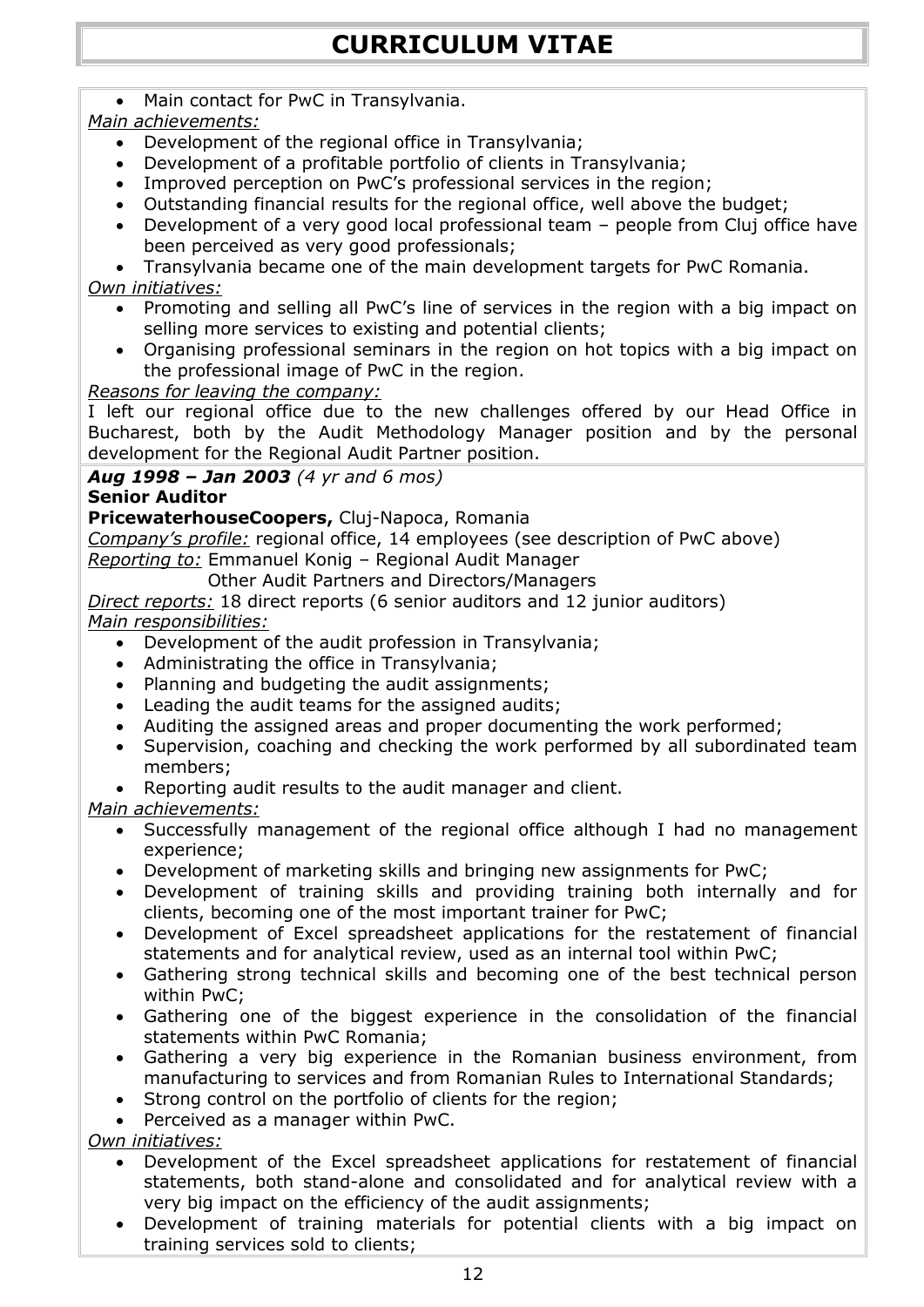Strong marketing campaign in the region in with impact on the sales of services in the region.

*Reasons for leaving the company:* not applicable

*Feb 1996 – Aug 1998 (2 yr and 6 mos)*

**Junior Auditor**

**PricewaterhouseCoopers,** Timisoara, Romania

*Company's profile:* regional office, 24 employees (see description of PwC above) *Reporting to:* Audit Managers and Senior Auditors

*Direct reports:* no direct reports at this level

*Main responsibilities:*

- Auditing of the assigned financial statements components;
- Proper documentation of the work performed;
- Reporting findings to the team leader.

*Main achievements:*

- Development of an efficient working system in order to address the main issues found;
- Outstanding audit knowledge for a junior position;
- Leading small auditing team.

*Own initiatives:*

- Development of Excel spreadsheet application used to simplify audit work;
- Development of my own procedures for audit files completion adopted by all the other auditors in the office.

*Reasons for leaving the company:*

I left our office in Timisoara because I have been transferred to our new office in Cluj-Napoca in order to develop the office and the audit services and profession in Transylvania.

# **MINIMUM JOB REQUIREMENTS**

**Accepted level:** Senior level, Top Executive, Board Position, Shareholder Representation

**Working program:** Full time/ Part Time /Remote

**Responsibilities:** According to a clear job description

#### **Contractual options:**

- Labor or Management Contract according to the relevant labor or commercial laws; and/or
- Service Contract according to the relevant commercial laws (I am the owner of a small management and consulting company and I am a Romanian authorized physical person with valid VAT code).

**Working environment:** professional environment, career development perspectives, new career opportunities and challenges, professional reliability, full professional and managerial support

# **CAREER OBJECTIVES**

to increase my professional experience and knowledge, to develop my management and leadership skills, to become one of the best top managers and one of the best leaders in Romania

# **REMUNERATION EXPECTATIONS**

- attractive monthly net salary and annual performance bonus (to be discussed after job description is available);
- other benefits (e.g. share options, exit bonus);
- employee's car;
- relocation premium and/or company's apartment (if the case);